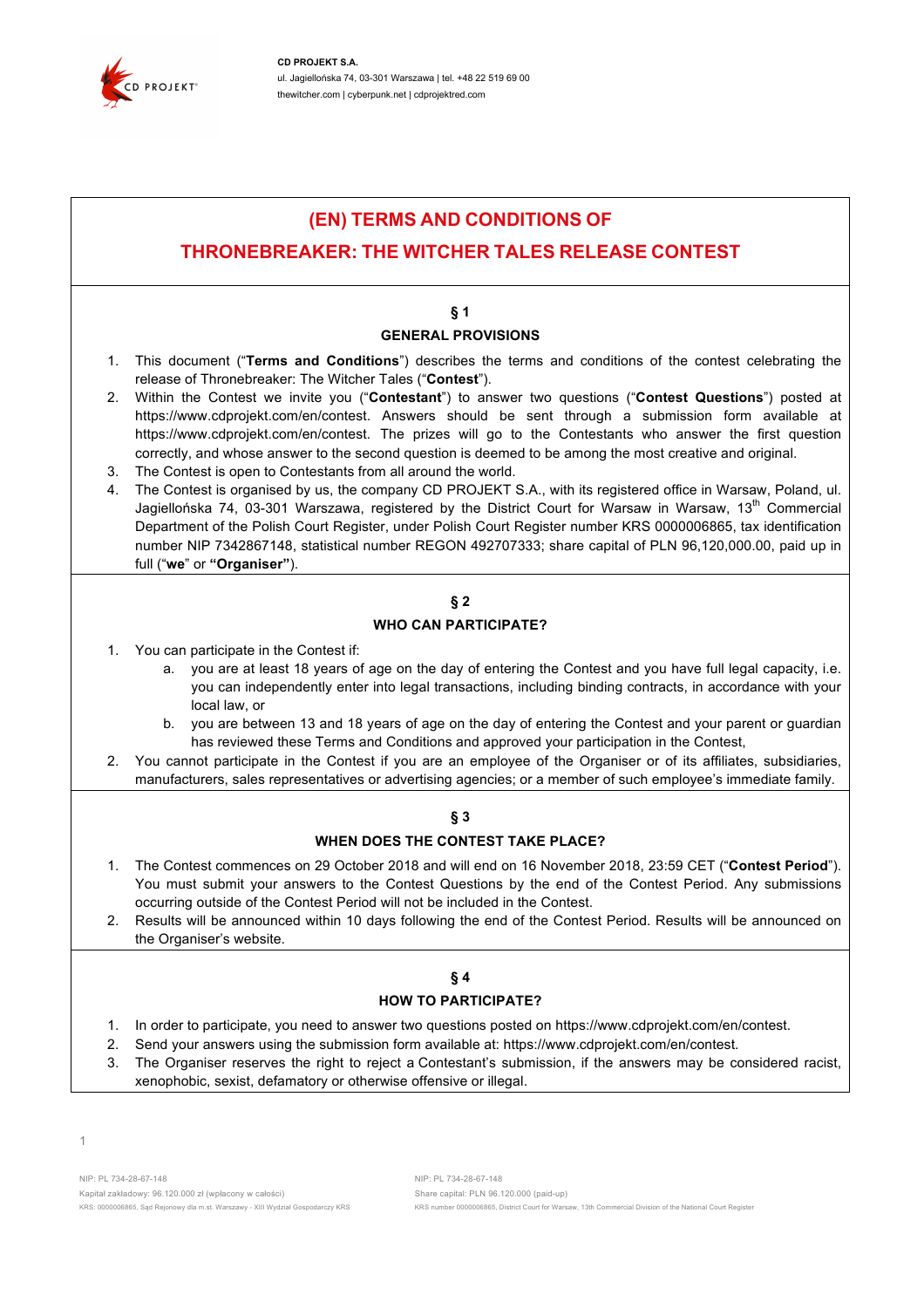

## **§ 5**

#### **HOW WILL THE WINNERS BE CHOSEN?**

- 1. Winning submissions will be selected by the Contest Committee consisting of the Investor Relations team of the Organiser.
- 2. When judging answers to the first Contest Question, the Contest Committee will consider their correctness; whereas with regard to the second Contest Question, answers will be judged on the basis of their creativity and originality.
- 3. The Contest Committee's decision is final.
- 4. The Contest Committee will award up to 14 Contestants who have submitted correct answers during the Contest Period in the following tiers:
	- a. First Place up to 3 Contestants;
	- b. Second Place up to 3 Contestants;
	- c. Third Place up to 3 Contestants;
	- d. Honorable Mentions up to 5 Contestants.
- 5. The Organiser reserves the right to award other special prizes at its sole discretion.
- 6. For avoidance of doubt, the prize pool described in §6 is common for all Contestants, irrespective of the language version of the Terms and Conditions displayed to the Contestant.

# **§ 6**

#### **WHAT ARE THE PRIZES?**

1. The winners will receive the following prizes:

a. **First Prize** – The Witcher 3: Wild Hunt Collector's Edition for the hardware platform of the winner's choosing; Cyberpunk 2077 T-shirt; total retail value of 740.00 PLN (Polish zloty);

b. **Second Prize** – figurine of the Witcher fighting a griffin; Cyberpunk 2077 T-shirt; total retail value of 220.00 PLN;

c. **Third Prize** – assortment of Witcher-themed gadgets (T-shirt and GWENT bag); total retail value of 70.00 PLN; d. **Honorable Mentions** – Witcher-themed gadget; retail value of 40.00 PLN.

- 2. The prizes will be sent by mail, to addresses provided by the winners. The Organiser will cover the prize shipment cost.
- 3. All winners will be informed about the Contest results by e-mail, at the address provided in the registration form. Upon receiving such information, each winner will have seven (7) days to declare whether he or she accepts the prize and to provide a postal address to which the prize will be sent. If a Contestant fails to reply to the message within the specified deadline or refuses to accept the prize, the Organiser retains the right to award that prize to another Contestant, or to refrain from awarding that particular prize.

# **§ 7**

# **CONTESTANT'S OBLIGATIONS AND DECLARATIONS**

- 1. By submitting the registration form you (the Contestant) confirm that you fulfil the requirements set out in these Terms and Conditions.
- 2. By sending a submission you agree that, should you win the Contest, the Organiser may use your name and surname in announcements presenting the results of the Contest, or in any other promotional materials associated with the Contest.

### **§ 8 COPYRIGHT**

1. By posting your submission, you (the Contestant) grant us (the Organiser) a non-exclusive, worldwide, nontransferable, royalty-free licence to use your answers to the Contest Questions for the purpose of organizing the

KRS: 0000006865, Sąd Rejonowy dla m.st. Warszawy - XIII Wydział Gospodarczy KRS <a>
KRS number 0000006865, District Court for Warsaw, 13th Commercial Division of the National Court Register